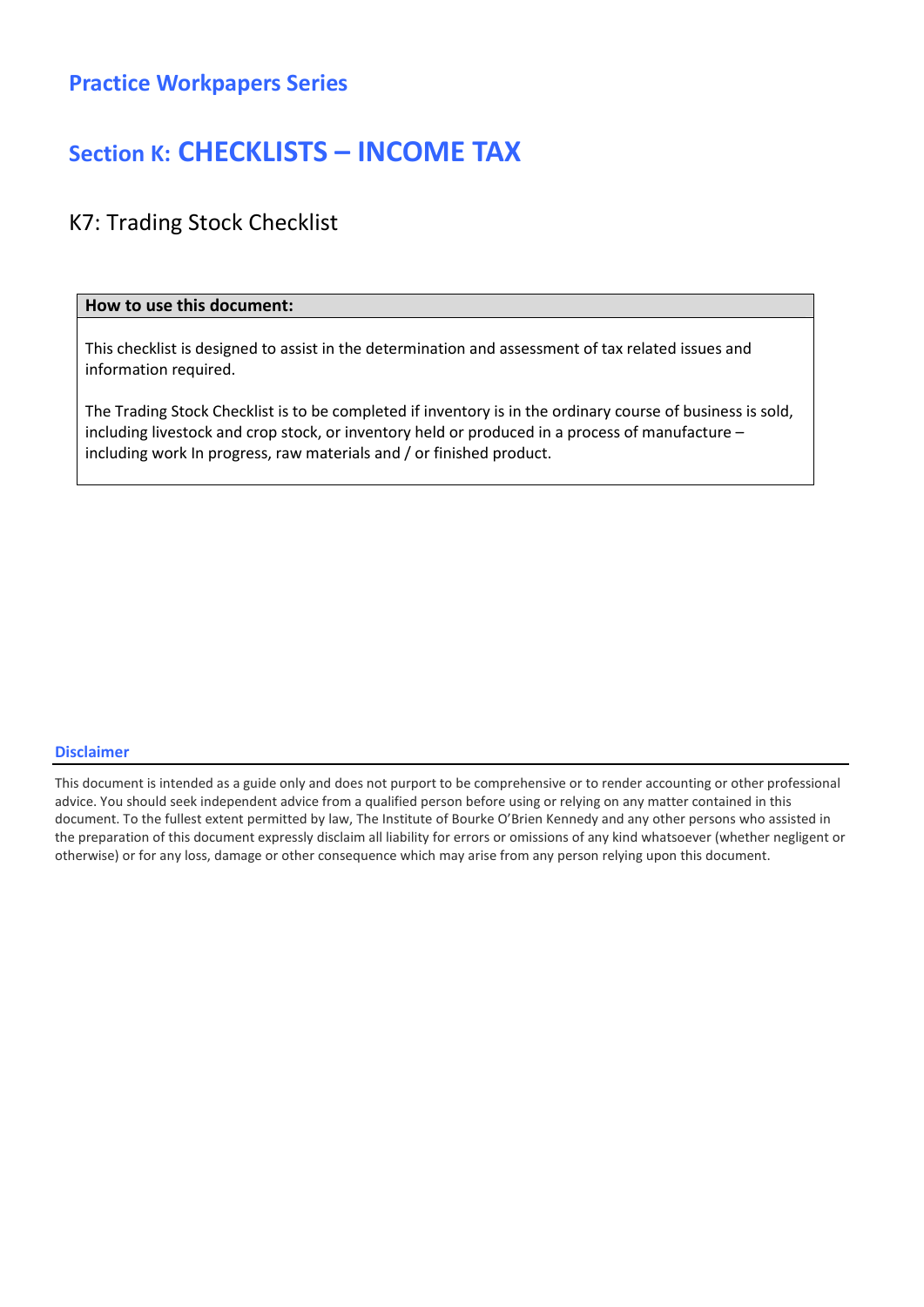

## **TRADING STOCK CHECKLIST**

Name of Client: Tax File Number: Australian Business Number (ABN):

Note: A detailed stock listing indicating the carrying value of all trading stock as at year end should accompany this checklist.

|                                                                                                                                                                                                                         | $\overline{\mathsf{Y}}$ | $\overline{\mathsf{N}}$ | N/A |
|-------------------------------------------------------------------------------------------------------------------------------------------------------------------------------------------------------------------------|-------------------------|-------------------------|-----|
| Does your business produced, manufacture or acquired trading<br>stock that is held for the purposes of manufacture, sell or<br>exchange inventory in the ordinary course of business or<br>livestock?                   |                         |                         |     |
| If so please indicate the nature of your inventory.                                                                                                                                                                     |                         |                         |     |
| Does trading stock include raw materials, partly manufactured<br>$\bullet$<br>stock and finished goods?                                                                                                                 |                         |                         |     |
| Does the business import any trading stock?<br>$\bullet$                                                                                                                                                                |                         |                         |     |
| If so, please provide further details including the following:<br>Items imported<br>Terms of purchase from overseas suppliers (FOB /<br>$\bullet$<br>CIF etc)<br>Currency of foreign purchase                           |                         |                         |     |
| Where applicable, do you use packaging material to sell or<br>manufacture your trading stock and has this been included in<br>the valuation trading stock as at year end?                                               |                         |                         |     |
| If so, please provide further details.<br>Where applicable, does your trading stock include spare parts in                                                                                                              |                         |                         |     |
| the valuation trading stock as at year end?<br>If so, please provide further details.                                                                                                                                   |                         |                         |     |
| Where applicable, do you transport trading stock to separate<br>business locations and /or customers in the ordinary course of<br>business?<br>If so, please provide further details, including details of any goods in |                         |                         |     |
| transit insurance.                                                                                                                                                                                                      |                         |                         |     |
| Indicate below what method of valuation is employed by the<br>business in valuing trading stock as at year end?                                                                                                         |                         |                         |     |
| Cost price (this includes the allocation of cost of production for<br>manufactured and partly manufactured stock)                                                                                                       |                         |                         |     |
| <b>Replacement Cost</b><br>$\bullet$                                                                                                                                                                                    |                         |                         |     |
| <b>Market Selling Value</b><br>$\bullet$                                                                                                                                                                                |                         |                         |     |